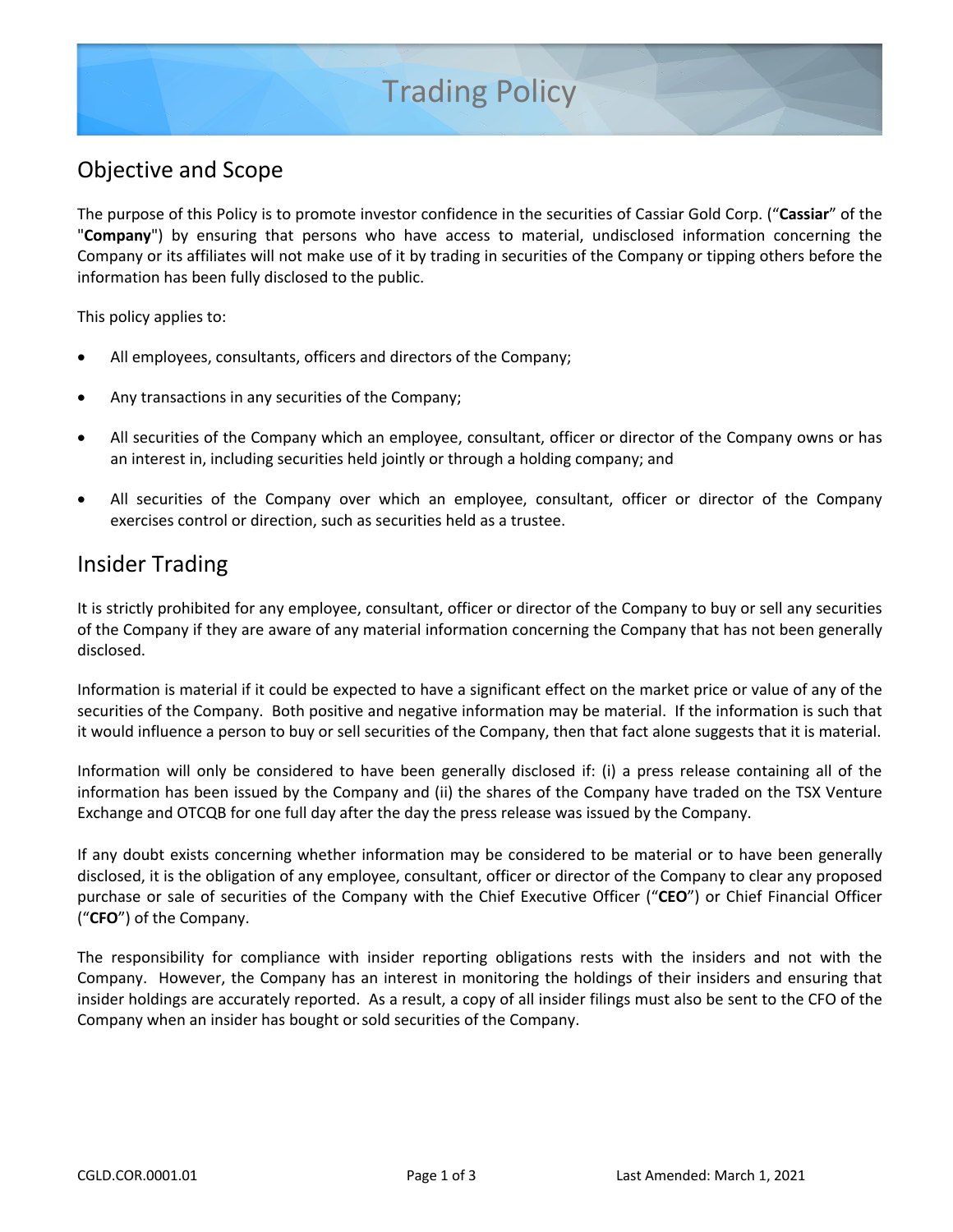# Tipping

It is strictly prohibited for any employee, consultant, officer or director of the Company who is aware of any material information concerning the Company that has not been generally disclosed to inform any other person of the information, unless it is necessary to do so in the course of the business of the Company.

The business of the Company and its affiliates is confidential. No employee, consultant, officer or director of the Company may discuss the business or affairs of the Company with anyone, including close family members, unless the discussion must be had in order to carry out the business of the Company. If the disclosure of information is necessary to carry out the business of the Company, the person making the disclosure must take all reasonable steps to ensure that the party receiving the information keeps it confidential.

No employee, consultant, officer or director of the Company may recommend to any other person that they should buy or sell securities of the Company, even if no specific information concerning the Company is given.

If any doubt exists concerning whether communicating information to a third party may be considered to be in violation of this policy, it is the obligation of any employee, consultant, officer or director of the Company to clear the proposed communication with the CEO or CFO of the Company.

#### **Blackouts**

The CEO or CFO of the Company may impose a trading blackout. It is strictly prohibited for any employee, consultant, officer or director of the Company to buy or sell any securities of the Company during the blackout period.

The CEO or CFO of the Company may impose a trading blackout at any time he or she is of the opinion that circumstances have arisen or are pending that will result in any employee, consultant, officer or director of the Company being possessed of material information concerning the Company that has not been generally disclosed.

The CEO or CFO of the Company will impose a trading blackout by circulating a memo or email advising of the blackout to all employees, consultants, officers or directors of the Company. A trading blackout will apply to all employees, consultants, officers or directors of the Company except those explicitly excluded from the application of the blackout by the CEO or CFO of the Company. A trading blackout will be in effect for the period of time designated by the CEO or CFO.

The CFO shall impose a routine trading blackout around the release of quarterly and annual financial results, which blackout shall begin 14 days prior to the scheduled release of the applicable financial results and shall end at the close of trading on the first trading day on the TSX Venture Exchange and OTCQB following the day the Company issues a press release announcing the financial results.

In addition to the regular trading restriction, all directors and officers of the Company are required to pre-clear any trade in the Company's securities, including the sale of securities upon the exercise of stock options or share awards or the issuance of securities in accordance with the terms of other forms of share compensation with the CEO before engaging in the trade.